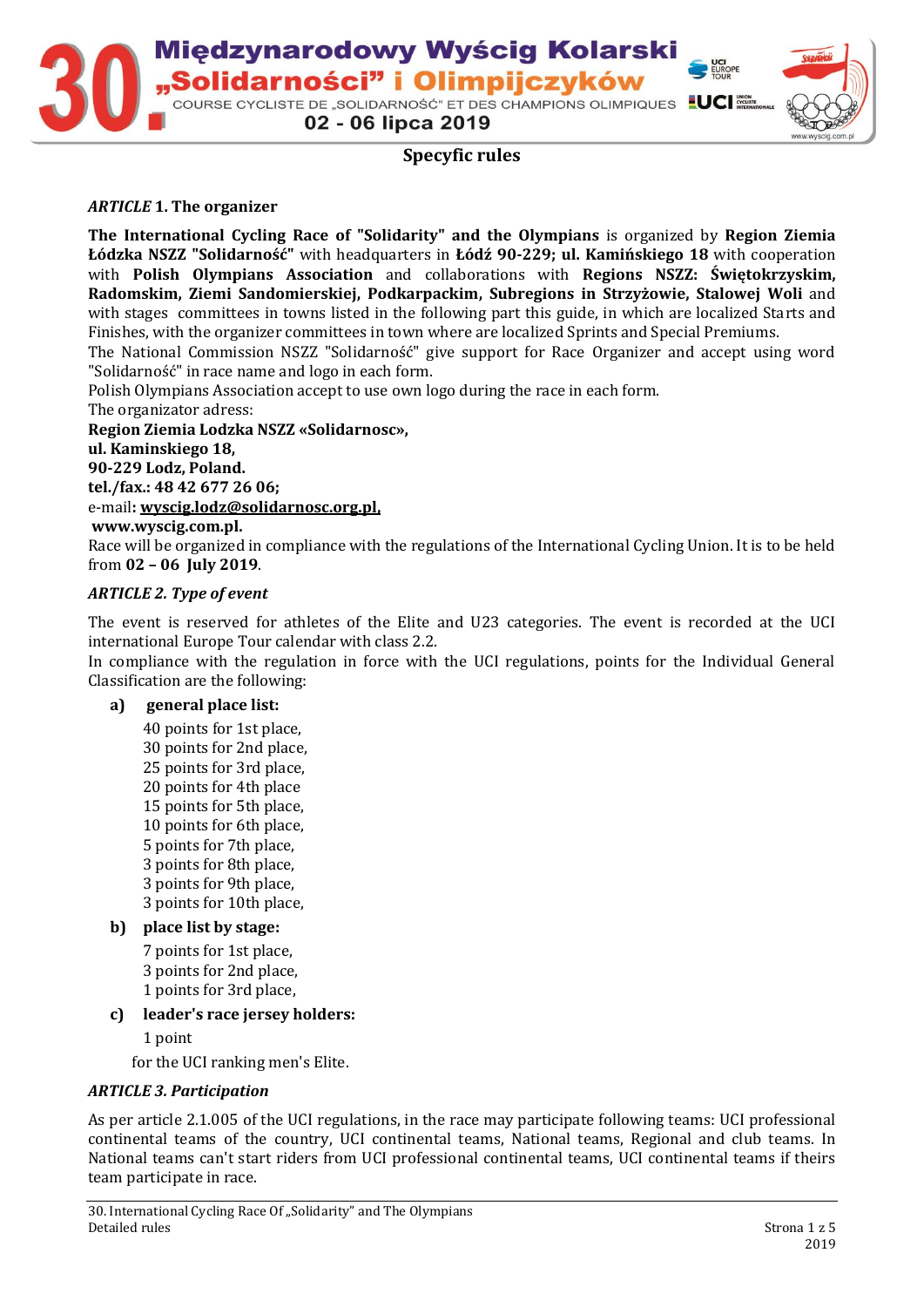According to article 2.2.003 of the UCI Regulations the maximum number of riders per team shall be set between **6** and **4** riders.

# *ARTICLE 4. Race Headquarter*

The Race Office will be open on **July 1, 2019** from **3 pm** to **9 pm** at the hotel:

**BOUTIQUE HOTEL'S I ul. Milionowa 25 93-193 Łódź tel. 42 684 75 10**

**The accreditation of teams**, confirmation of participation and receiving starting numbers by licensed team representatives will take place on July **1, 2019** from **4 pm** to **9 pm** in the Race Office.

**The accreditation of the remaining persons** will take place on **July 2, 2019** from **8.30** am to **11.00** am in the Race Office.

**The Technical Conference** with the Sport Directors, referred to in article 1.2.087 of the UCI regulations, in the presence of the referee team, will take place on **July 2, 2019** at **10 am** in the hotel:

> **BOUTIQUE HOTEL'S I ul. Milionowa 25 93-193 Łódź tel. 42 684 75 10**

### *ARTICLE 5. RACE - RADIO*

Race information will be broadcast by Race Radio. Race Radio will be available on the FM frequency of **82,1250 Mhz.**

Radio equipment for teams will be allocated on **July 2, 2019** from **8.30 am** in front of the hotel.

#### *ARTICLE 6. Neutral Technical Support*

The neutral support is taken care of by means of three vehicles. In race will be participate sag wagon, too.

#### *ARTICLE 7. Time limits*

1. The time limit for all stages will amount to 8%.

According to the article 2.6.032 UCI Regulations the time limit may be increased after having sought the advice by the Panel of Commissaries with the The Organizer.

### *ARTICLE 8. Incidents during the last 3 km*

The article 2.6.027 of the UCI Regulations, incidents during the last 3 km of the race will apply on all stages.

### *ARTICLE 9. Classifications*

The following classifications will be issued:

### **a) Individual General Classification by Time**

According with articles 2.6.014 and 2.6.015 UCI Regulations Individual General Classification by Time is made out by the times as recorded by the timekeeper-commissaires on each stages by each competitor with bonuses and penalties.

The time will be recorded on finish line on each stage.

Where two or more riders make the same time in **Individual General Classification by Time**, the placing obtained in each stage shall be added. If the result is still tied the place obtained in the last stage ridden shall be taken into consideration.

The leader of this classification shall be required to wear the **YELLOW** JERSEY.

### **b) General Classification by Points**

This classification will be determined by adding points for place gained on finish line of the 5 stages and in the each Sprint and Special Premium.

The each arrival (the finish line) the following points shall be attributed:

### **10, 8, 6, 5, 4, 3, 2 i 1 point for first 8** classified **raiders.**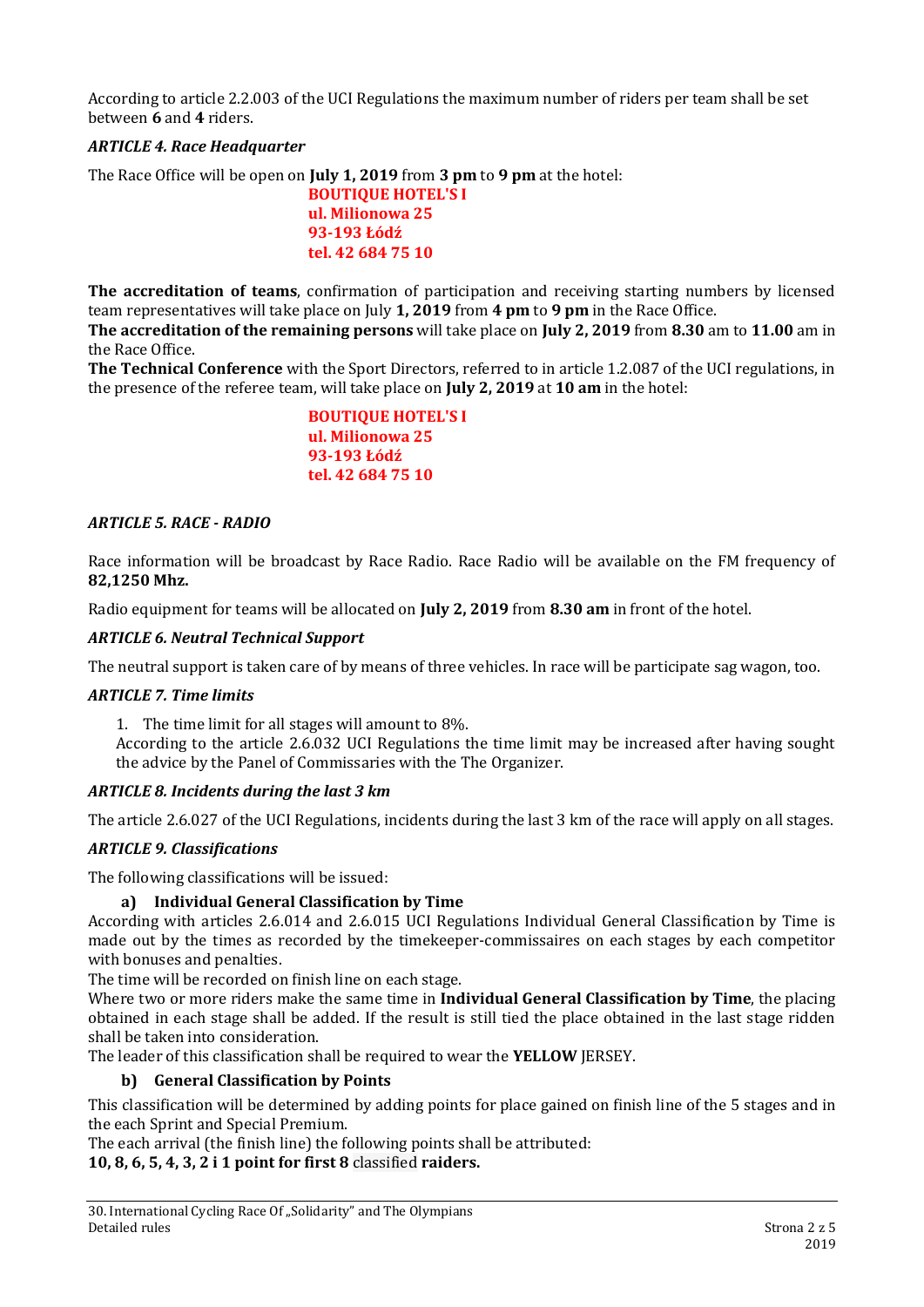For the first 3 places on each Sprint and Special Premiums on each stage will assign following points**: 3, 2 and 1 point for first 3** classified riders.

According with article 2.6.016 UCI Regulations the following criteria shall be applied in order until the riders are separated:

- 1. Number of stage wins.
- 2. Number of wins in Sprints and Special Premiums.
- 3. Highest place in the Individual General Classification by Time.

Rider receive the prize in the final **General Classification by Points** if he have to complete the entire race within regulatory time.

The leader of this classification shall be required to wear the **WHITE** JERSEY**.**

**Note:** Points in the final General Classification by Points will assign on: Sprints, Special Premiums and finish line. For place on Special Premiums wouldn't assign temporary bonuses.

### **c) General Climber's Classification**

General Climber's Classification will be based on **7** mountain primes. Climber's Classification will be played at stages: **3, 4** and **5**.

- For places on mountain primes on the **3rd** and **4th** stage, the following points will be allocated:

- 1 place 3 pts
- 2 place 2 pts
- 3 place 1 pts

- For places on mountain primes, the following points will be allocated on the **5th** stage:

- 1 place 5 pts
- 2 place 3 pts
- 3 place 2 pts
- 4 place 1 pts

General Climber's Classification is calculated on the sum basis on the sum of the points gained on every climbs.

The leader of this classification shall be required to wear the jersey received from the organizers.

In accordance with article 2.6.017 UCI Regulations, in the event of a tie in the **General Climber's Classification**, the following criteria shall be applied until the riders are separated:

1. Number of first places on climbs.

2. Highest place in Individual General Classification by Time.

Rider receive the prize in the final **General Climber's Classification** if he have to complete the entire race within regulatory time.

The leader of this classification shall be required to wear the **GREEN JERSEY.**

### **d) General Young Rider Classification**

In this classification carried out according to the rules of Individual General Classification by Time on time only riders born on or after 1 January **1997** may take part.

The leader of this classification shall be required to wear the **BLUE** JERSEY.

### **e) General Team Classification**

According with article 2.6.016 UCI Regulations General Team Classification for the day is calculated on the basis of the sum of three best individual times from each team. In the event of a tie, the times shall be separated by the sum of the places acquired by the three best placed riders on the stage. If the teams are still tied, they shall be separated by the placing of their best rider in the currently stage classification.

The **General Team Classification** is calculated on basis of the sum of the three best individual times from each team in each stage ridden. If the event of a tie the following criteria shall be applied until the team are separated:

- 1. Number of the places in the daily team classification.
- 2. Number of second places in the daily team classification, etc.

If there is still tie, the team shall be separated by the higher place of their best rider in the Individual General Classification by Time.

Any team with fewer than three cyclist will be eliminated from the general classification.

# **f) Order of Classifications**

The priority of classification jersey is as follows: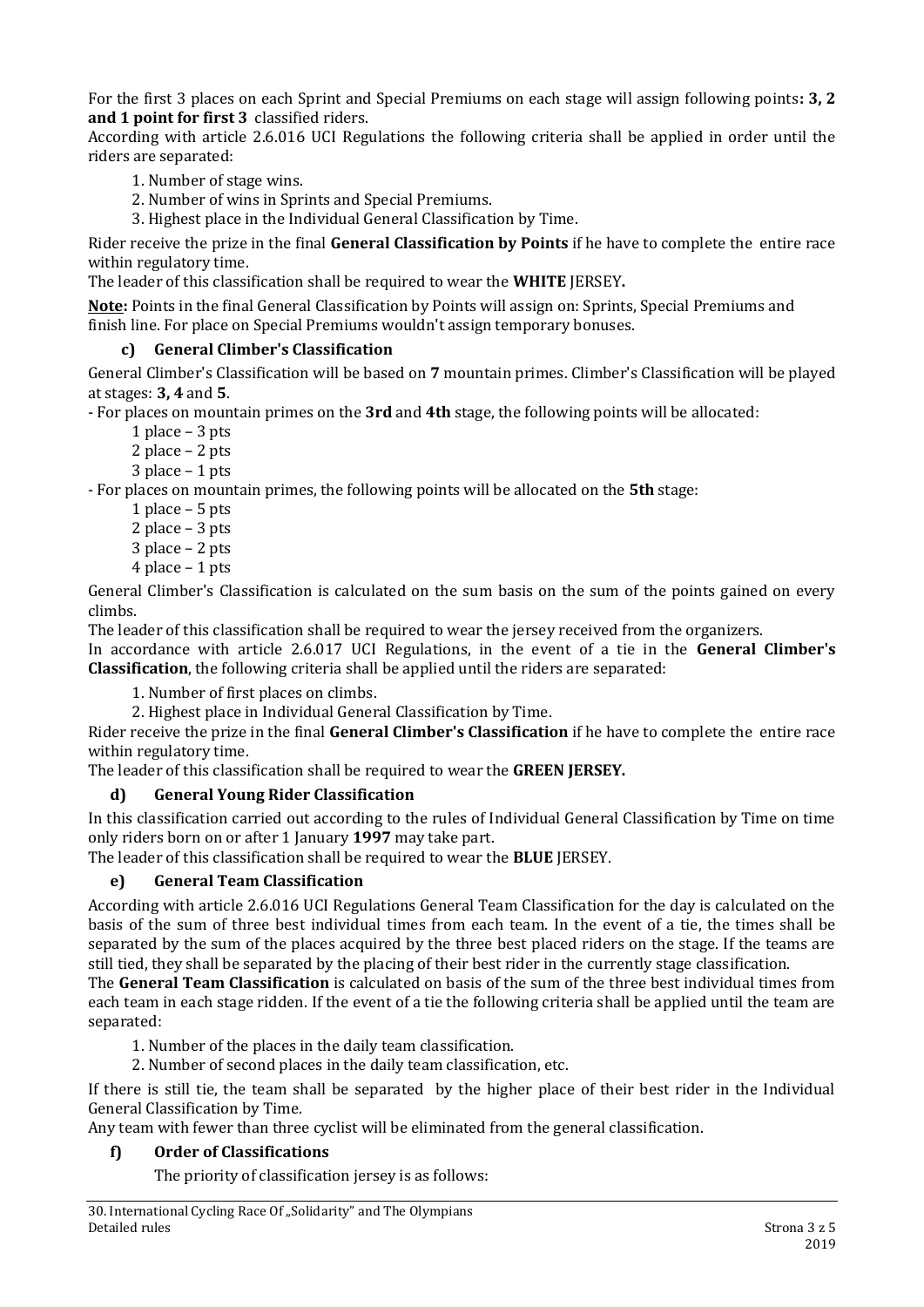- 1. Individual General Classification by Time
- 2. General Classification by Points
- 3. General climber's classification
- 4. General Young Rider Classification

#### *ARTICLE 10. Bonuses*

Bonuses, applied only in the Individual General Classification by Time and General Young Rider Classification, are attributed for first three riders on the finish line each stages and Sprint:

– on the finishes stages are awarded to the 3 first classified riders respectively 10'', 6'' and 4''.

– on each Sprint are awarded to the first 3 classified riders respectively 3'', 2'' and 1''.

## *ARTICLE 11. Antidoping*

Antidoping control will be carried out with accordance the UCI Antidoping Regulations. Place antidoping tests will be included in the another communication.

# *ARTICLE 12. Official Awards ceremony*

During each stage will be carry out two Official Awards Ceremony:

- on each start (without first stage) General Team Classification

- on each finish other individual classifications (without last stage when will be carry out decoration all classifications)

In accordance with article 1.2.112 of the UCI regulations, the following riders must every day attend the official awards ceremony on finish:

1. The first 3 on the stage.

2. The leaders of the following individuals classifications:

Individual General Classification by Time

General Classification by Points

general climber's classification

General Young Rider Classification

General Jubilee Classification

(if rider is leader few classification only he come on award ceremony).

The riders will present themselves at the podium in a time limit of **maximum 5 minutes** after crossing the finish line.

At the finish of the final stage to the above riders the following riders must also presents themselves:

1. The first 3 of the stage.

- 2. The first 3 of the Individual General Classification by Time.
- 3. The leaders of the following secondary classifications:

General Classification by Points

general climber's classification

General Young Rider Classification

General Team Classification.

During each Official Awards Ceremony leaders in each classification will decorate special jersey which must give it back to the organizers. If rider is leader only one classification he take to own receives proper jersey and he shall attend in it on suitable stage, official awards ceremony, at interview and at press conference.

If rider is leading more than one classification he is obligated wear jersey of the higher classification and only it he take from the organizer.

Subsequent classification jersey will then be awarded to the next best-placed rider in this classification. 10 minutes before start to each stage (without first stage) must be decoration on the podium the best team in General Team Classification and they Sport Director and will be present leaders all individual classification also.

### *ARTICLE 13. Penalties*

The UCI penalty scale is the only one applicable.